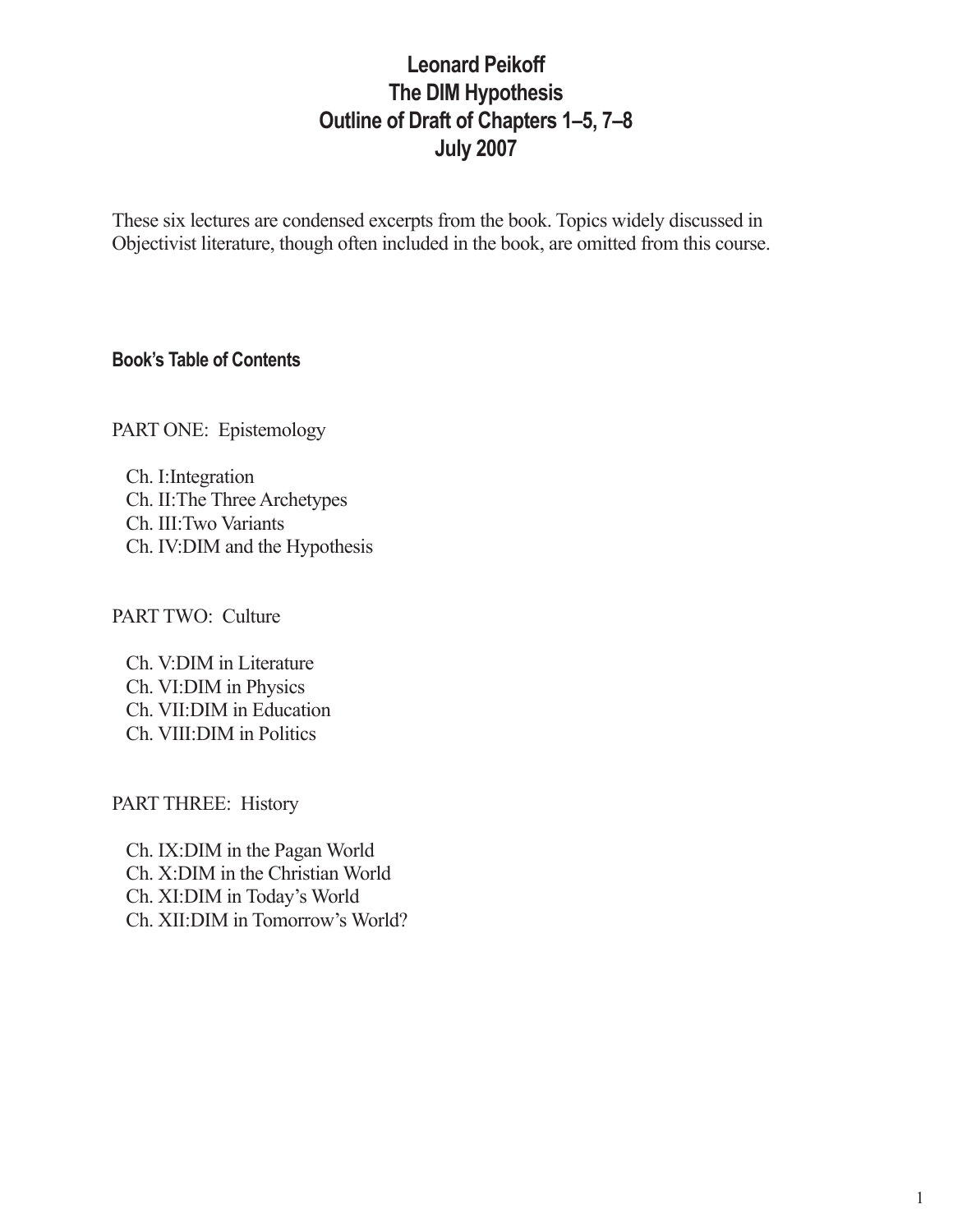### **LECTURE ONE**

### CHAPTER ONE – INTEGRATION

SEQUENCE ONE: The book's goal

- The Greeks' discovery of "the One in the Many," i.e., of integration.
- The goal of the book: to use this discovery to reach a diagnosis and prognosis for the West.
- This goal requires a cultural and historical study of the role of integration.
- The study must begin with observation of integration, and first within consciousness.

SEQUENCE TWO: The nature and importance of integration

- Integration is the essence of human cognition; it is essential to perception, to logic, and to man's fundamental form of knowledge: concepts.
- Integration is the essence of induction and of deduction.
- The unity of knowledge is the ultimate form of integration.
- Cultural products are dependent on integration.
- Formal definitions of "integration," "whole," "system," "one," and "connection."
- The law of identity (in the forms of the laws of non-contradiction and of causality) is the metaphysical basis of integration.
- Integration vs. juxtaposition.

### SEQUENCE THREE: Valid vs. invalid integration

- Integration is not automatic nor automatically valid.
- The standard of validity of integration.
- Invalid integration is still integration.
- Valid integration does not necessarily lead to truth, but invalid integration necessarily deprives a man of truth.

### SEQUENCE FOUR: Three different possibilities in regard to integration

- The three possibilities are: valid integration, invalid integration, and nonintegration.
- Physical and intellectual examples of these three.
- Intellectuals are more open about their views on integration than on reason or freedom.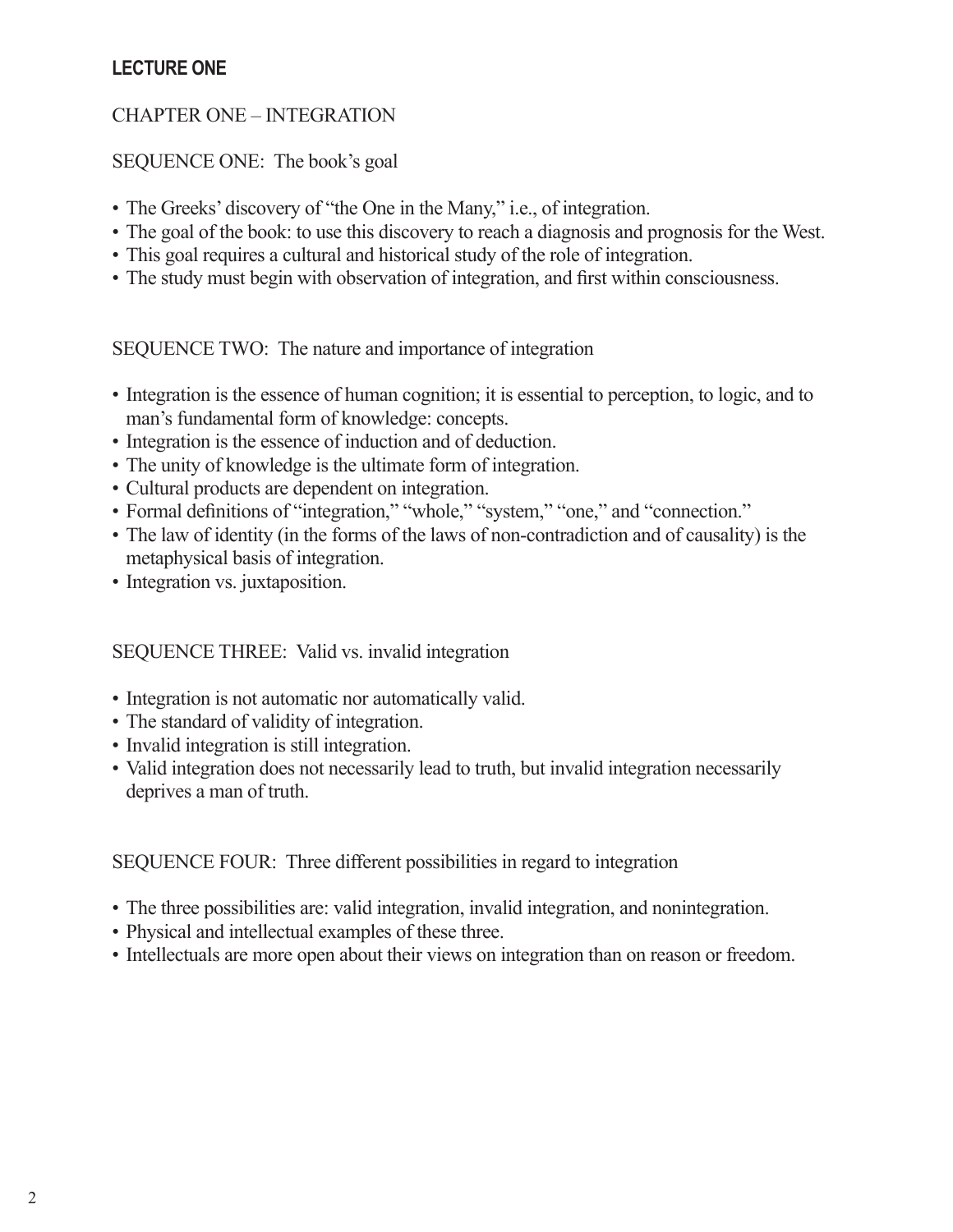## **LECTURE TWO**

### (A) CHAPTER TWO – THE THREE ARCHETYPES

### SEQUENCE ONE: Plato on integration

- Plato's idealism and rationalism
- Perceived objects are only Appearance; integration entails grasping the world's ultimate transcendent source: the Good or the One, from which all facts and values flow.
- Integration requires the independence of concepts from percepts, which latter are outside the province of integration.
- Plato is a master, but invalid, integrator.
- Augustine is a Christian Platonist, with the same view of integration.
- Hegel is a post-Kantian Platonist, with the same view of integration.

#### SEQUENCE TWO: Aristotle on integration

- Aristotle's secularism and its corollary: concepts are derived from percepts.
- Integration is achieved through ever broader abstractions uniting the data of experience; reality, however, is made up only of concretes.
- Aristotle is neither an empiricist nor a rationalist.
- Aristotle's philosophy is the base of valid integration.
- Thomas Aquinas is an Aristotelian in regard to integration despite his Christianity.

### SEQUENCE THREE: Kant on integration

- Kant's two worlds, the "noumenal" and the "phenomenal."
- Kant's unprecedented attack on integration as the Original Sin of cognition, the process that expels man from the Eden of reality.
- This is not merely a rejection of integration, but a declaration of war against it—another instance of Kant's nihilism.
- Kant reaches his conclusions systematically, but he is the greatest opponent in history of system-building; he is not an integrator, but an anti-integrator.
- Hume's nihilism in relation to Kant's.
- Dewey is a representative exponent of Kant's anti-integration.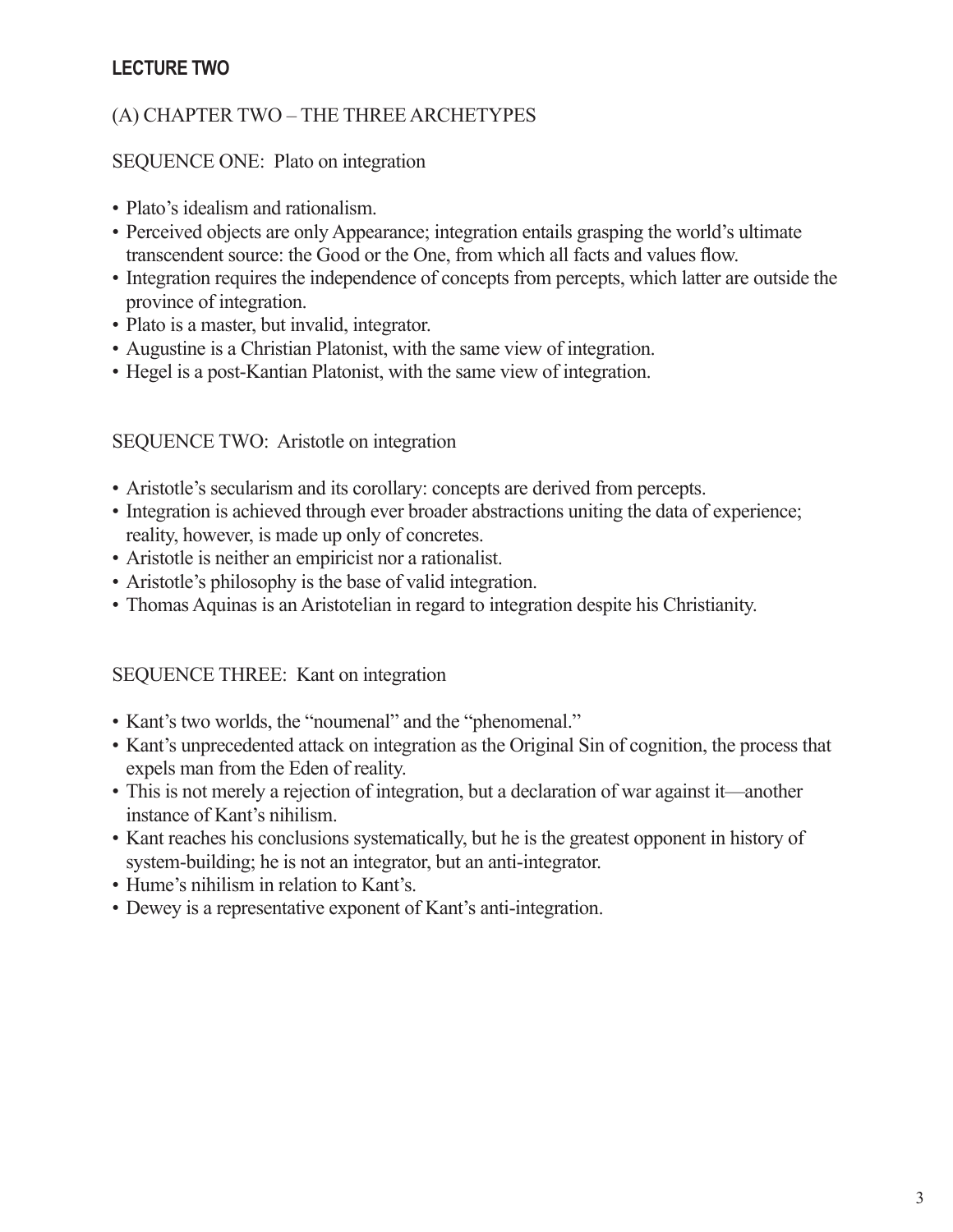# (B) CHAPTER THREE – TWO VARIANTS

### SEQUENCE ONE: Why there are two further views of integration

- Two variant views of integration result when the three archetypes clash culturally.
- One variant occurred (in modern times) when medieval Platonism encountered Renaissance secularism, i.e., the rising tide of Aristotelianism. I call this version of Plato "worldly supernaturalism."
- The other occurred when traditional empiricism encountered Kant. I call this version of Kant "knowing skepticism."
- There is no equivalent variant of Aristotle's approach.

### SEQUENCE TWO: Descartes on integration

- Descartes is the most influential of the modern worldly supernaturalists.
- This world depends on a transcendent source, but is nevertheless fully real.
- Knowledge depends on certain concepts being innate, but they nevertheless can and should be used to understand observed facts.
- In this way, Platonism is integrated with the reality of the material world, and floating abstractions with percepts.
- Spinoza is an eloquent example of this approach.
- Stoicism (not mentioned in the lecture) is an ancient version of the same approach.

### SEQUENCE THREE: Comte on integration

- Comte is the beginning of a new line of intellectuals: the Kantians who champion empiricism and science.
- The three stages of human development: the theological, the metaphysical, and the positivistic.
- "Positivism" is exclusive concern with observable fact, while rejecting the possibility of thought about unperceivables, such as the "essences" of things, or their "independence" of us.
- Skepticism is the necessary starting point of scientific knowledge.
- Empiricism's "conceptual shrinkage" in and after Comte, i.e., its increasing derogation of concepts and reduction of their cognitive role.
- Science cannot explain, but only describes; broadly integrating concepts—such as "atoms," "fields," etc.—must be rejected.
- Positivist scientists approve of and seek out lower-level generalizations.
- Mill, an admirer of Comte, regards nature as only a flow of sense experience, and he is explicitly impatient with concepts.
- Mill is an excellent example of the knowing skeptic: an opponent of necessary causal connection among events—famous for identifying five methods of discovering causal laws.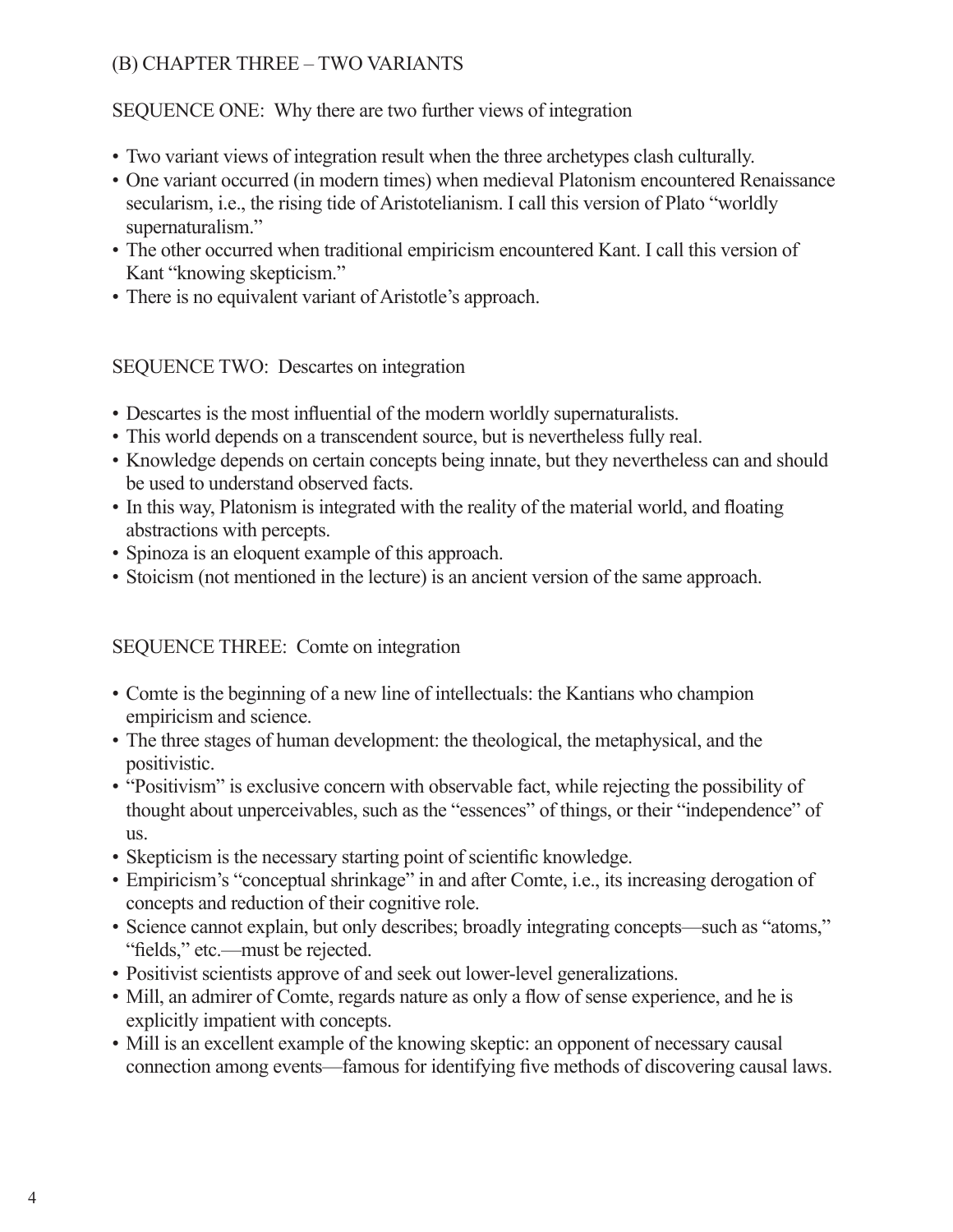# **LECTURE THREE**

# CHAPTER FOUR – DIM AND THE HYPOTHESIS

### SEQUENCE ONE: The meaning of DIM

- Philosophy shapes man's mind, and therefore his culture, by teaching him what I call a "mode of integration." This latter subsumes a view on whether or not to integrate, and if one should, by what method to do so.
- The three giants of Western philosophy have defined the three fundamentally different modes of integration. Plato: of invalid integration. Aristotle: of valid integration. Kant: of the rejection of integration.
- I call the Platonic mode "misintegration"—M. I call the Aristotelian mode "integration"—I. I call the Kantian mode "disintegration"—D.
- Why I choose the acronym DIM.
- To cover the two variants, I use D1 and M1. D1 (e.g., Comte), though a form of Kant, is contrasted with the pure Kantian D2. M1 (e.g., Descartes), though a form of Plato, is contrasted with the pure Platonic M2.
- Hence, there are five possible modes of integration, subsumed under the three letters, DIM.
- The DIM theory is a classification not of philosophies, but of cultural products, such as novels, grade schools, theories of light, property laws, etc.
- DIM products reflect their creator's grasp, acceptance, and automatization of a certain mental method.
- A DIM analysis has no relation to psychology; it is not a classification of people's subconscious, or of their personality, motivation, emotions, interests, etc.
- A DIM analysis does not apply to men who are non-intellectual.
- So: the platform of a politician who, on the advice of his staff, advocates unrelated concretes is not an example of D.
- So: the revolutionary invention of a dedicated producer who has no idea of ideas, including his method of thinking or its alternatives, is not an example of I.
- So: the devout prayer of a man who has faith in his religious dogma, but no interest in its relation to thought or reality, is not M.
- DIM and "mixed" cases

# SEQUENCE TWO: The definition of the DIM Hypothesis

- The DIM Hypothesis consists of two related theses: "cultural," and then "historical."
- The first holds that each cultural field in the West has exhibited up to but no more than five essentially different trends, each made intelligible by the mode of integration at its root.
- The historical thesis then asserts that, if culture is destiny, the change in influence of the several DIM modes across time is a fundamental cause of the progression of Western history.
- In short, the DIM modes give rise to the contending trends within Western culture, and the succession of these modes governs the course of their differing forms across the centuries.
- If there are less than five trends in a cultural field, I am obligated to characterize any missing products.
- Three of the five modes of integration are always traceable to the influence of the three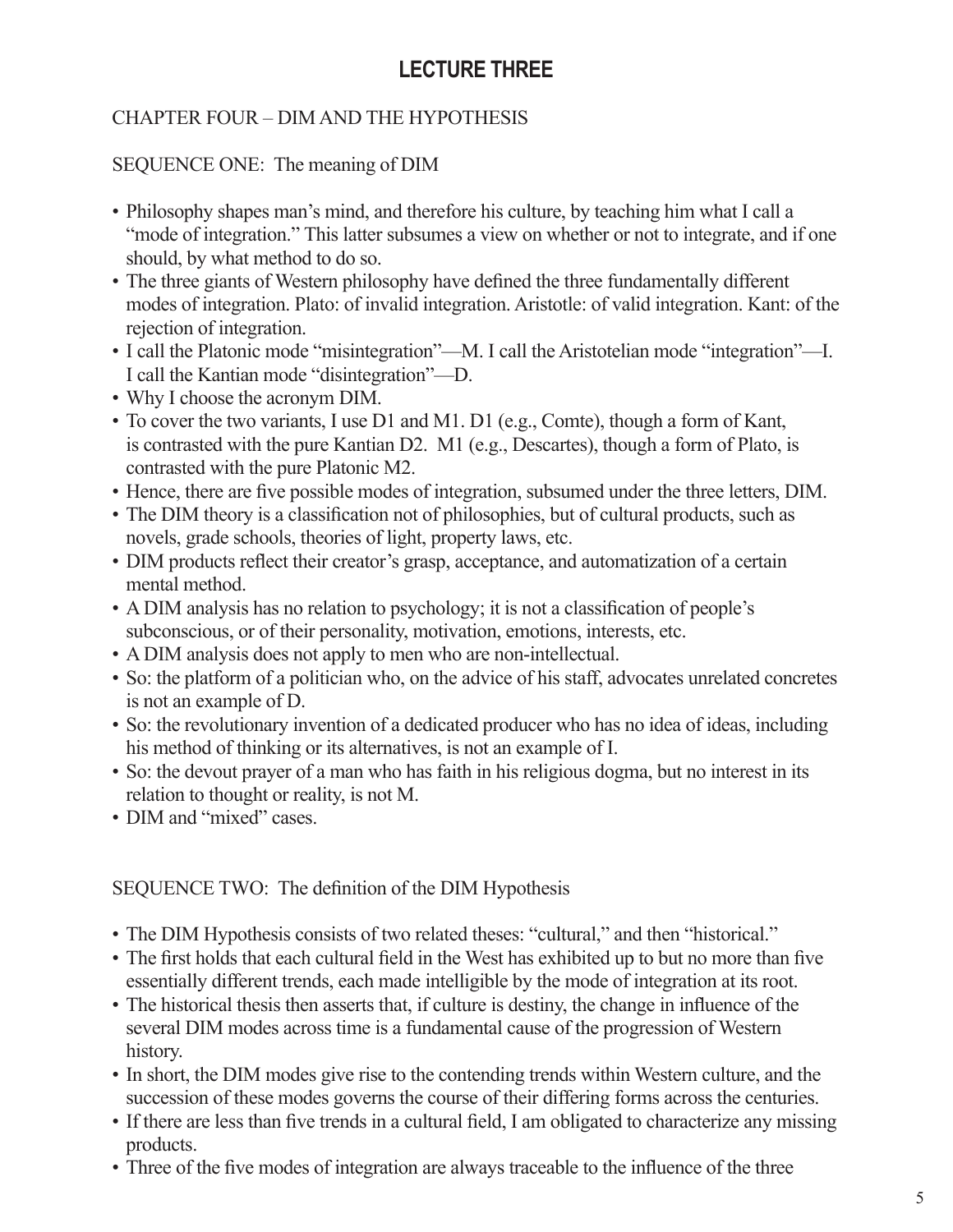archetypes. An M2 is always a Platonist, an I is an Aristotelian, and a D2 is a Kantian.

- By contrast, there are many different ways for a man to reach M1 or D1. Descartes and Comte are excellent examples respectively, but they are not usually causes in these cases. Not every D1 is a positivist; and, most emphatically, not every M1 is a Cartesian.
- I do not attempt to prove that modes of integration are the only fundamental cause of a culture.
- My Hypothesis cannot be proved by deduction, but only by induction.

SEQUENCE THREE: To what endeavors does DIM apply?

- • I take four fields as representative of a culture and therefore as reasonable test cases for my Hypothesis: literature, physics, education, and politics.
- DIM applies to the entire realm dealt with by intellectuals, but additional fields introduce nothing new beyond the four fields I have chosen.
- Where DIM does not apply.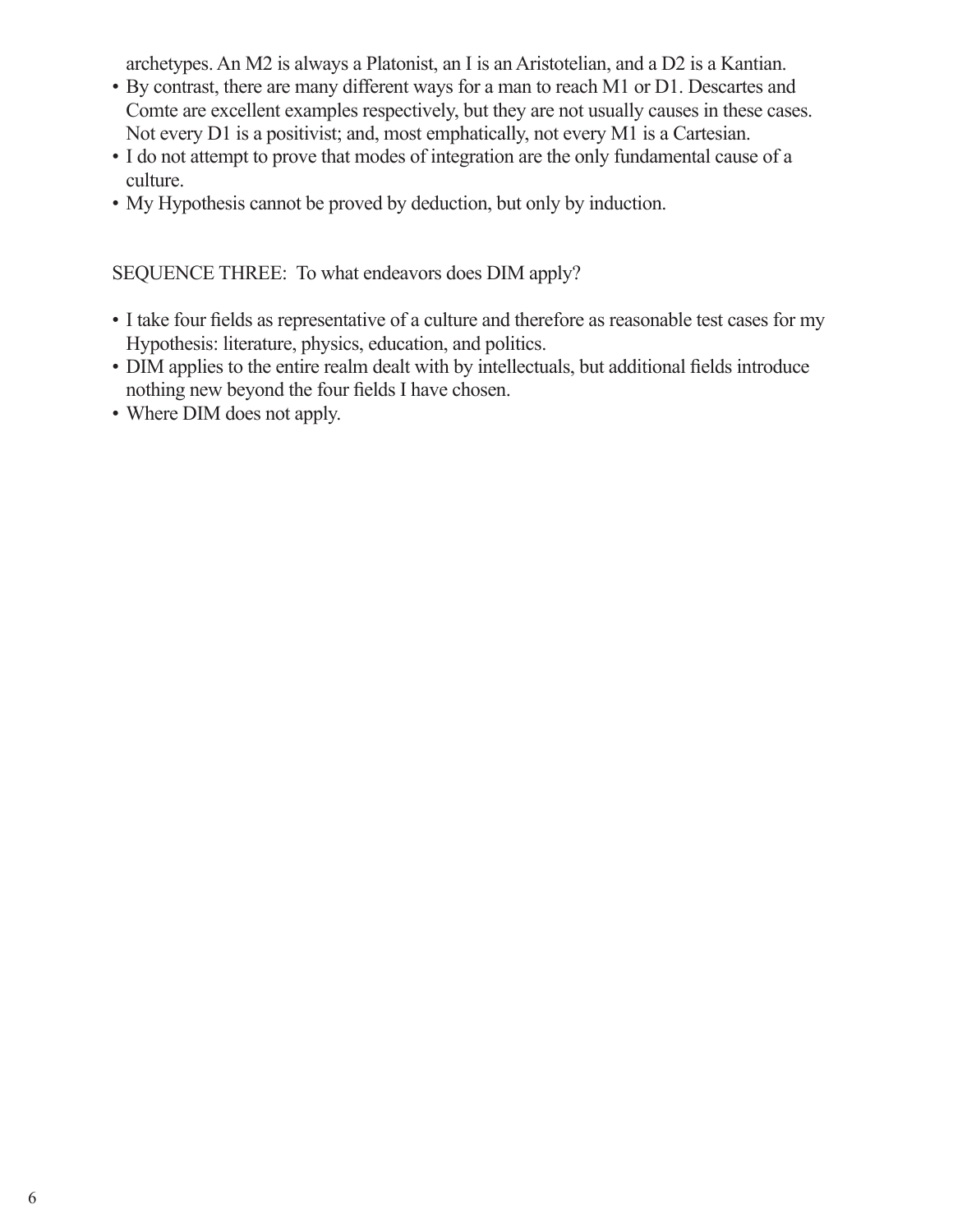# **REFERENCE CHARTS FOR LECTURES 4–6**

| I              | Aristotle: Unity through: secular world/grasped by concepts abstracted from percepts.                                                                           |  |
|----------------|-----------------------------------------------------------------------------------------------------------------------------------------------------------------|--|
| $M_{2}$        | Plato: Unity through: transcendent world/grasped by conceptsindependent of<br>percepts; secular world is unreal, and percepts are in conflict<br>with concepts. |  |
| $M_{1}$        | Descartes: Unity through: M2 above, except: secular world is real, and concepts to a<br>significant extent must be applied to percepts.                         |  |
| D <sub>2</sub> | Kant: Unity impossible and undesirable; concepts (and percepts) are<br>detached from reality.                                                                   |  |
| $D_1$          | Comte: Unity, in disconnected chunks of percepts, through: secular<br>world/grasped by lower-level concepts.                                                    |  |
|                | * * * * * * * * * * * * * * * * * *                                                                                                                             |  |

# **Highly abbreviated version:**

- I One in the Many
- $M<sub>2</sub>$  One without the Many
- $M_1$  Many from the One
- $D_2$  Many without the One
- $D_1$  Ones in the Many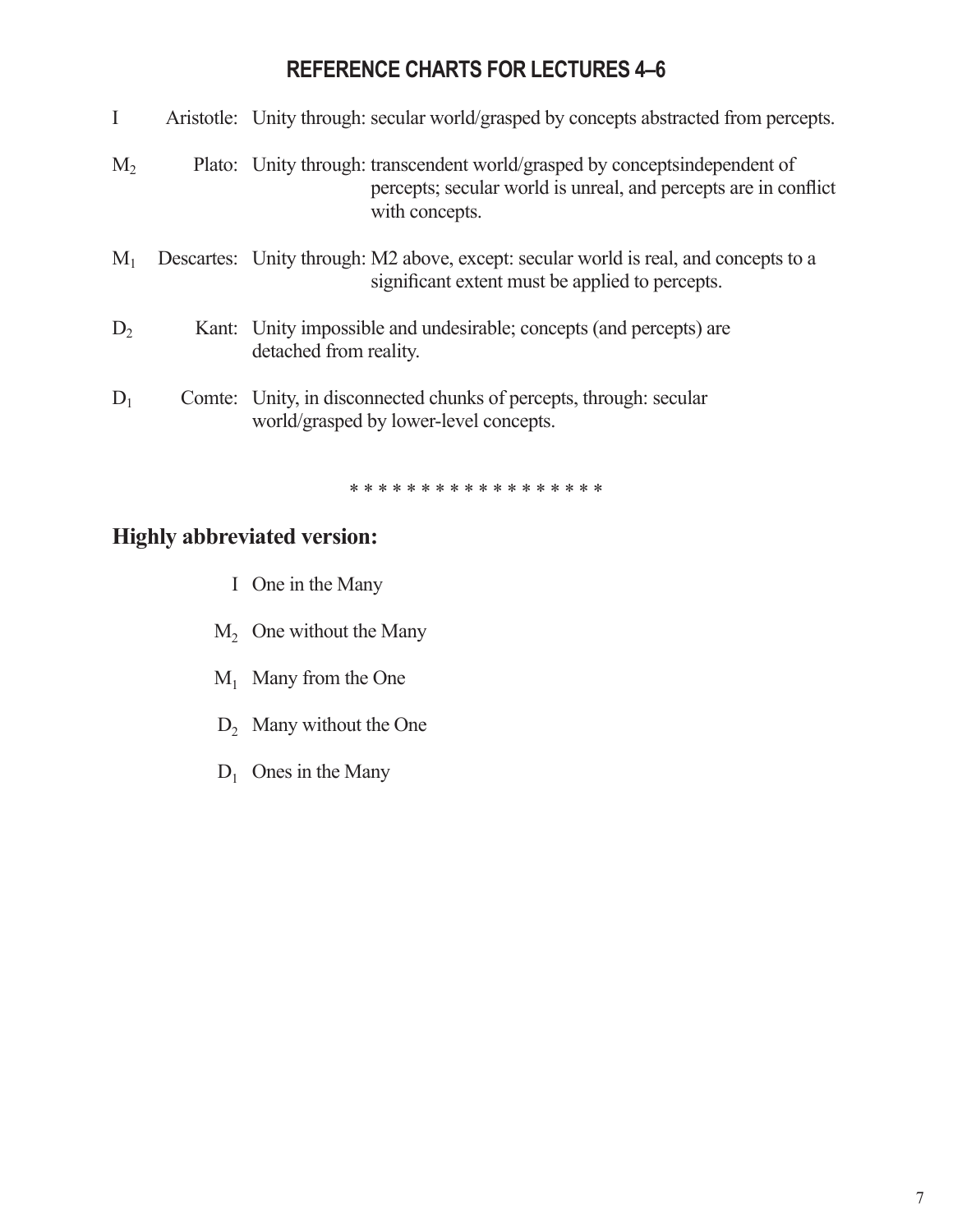# **LECTURE FOUR**

# CHAPTER FIVE – LITERATURE

From this point on, each lecture follows the chronological development of a field from the seventeenth century to the present.

### SEQUENCE ONE: Classicism as M1

- Drama's primary concern is with a character's mental state, not with his actions.
- The mind-body conflict is definitive of its characters.
- The characters are not fully individualized.
- The "self-evident" criteria of esthetic merit include: clarity, emotional restraint, symmetry, dignity, and unity.
- The application of these abstractions to the concretes of a play.
- Classicism is at root religious yet, within that framework, worldly.
- The Classicists' elevation of Form over Matter; the Form is a play's integrator.
- Classicism as M1.

### SEQUENCE TWO: Romanticism as I

- Romanticism's root is its acceptance of free will.
- Romanticist literature is action-oriented; it features plot and heroes.
- Romanticism depicts things "as they might be and ought to be" here on earth.
- The writer grasps larger-than-life heroes by abstraction from observed non-heroes.
- The theme (not the Form) is the integrator of an art work.
- Concepts and percepts must be integrated.
- Romanticism as I.

#### SEQUENCE THREE: Naturalism as D1

- A novelist is a recorder, not an evaluator, of men's lives.
- Men are pre-determined, and life includes the ugly.
- Naturalism's conceptual shrinkage across the decades, in regard both to theme and character.
- The behavior of Naturalist characters is unexplained.
- Plots are artificial, since life is not logical.
- Naturalism does offer some integration between character traits and between story events, but only in disconnected chunks.
- Naturalism as D1.

### SEQUENCE FOUR: Modernism as D2

- Story, and more broadly intelligible events, is "a naïve pretension of bourgeois rationality."
- Modernism eliminates characterization.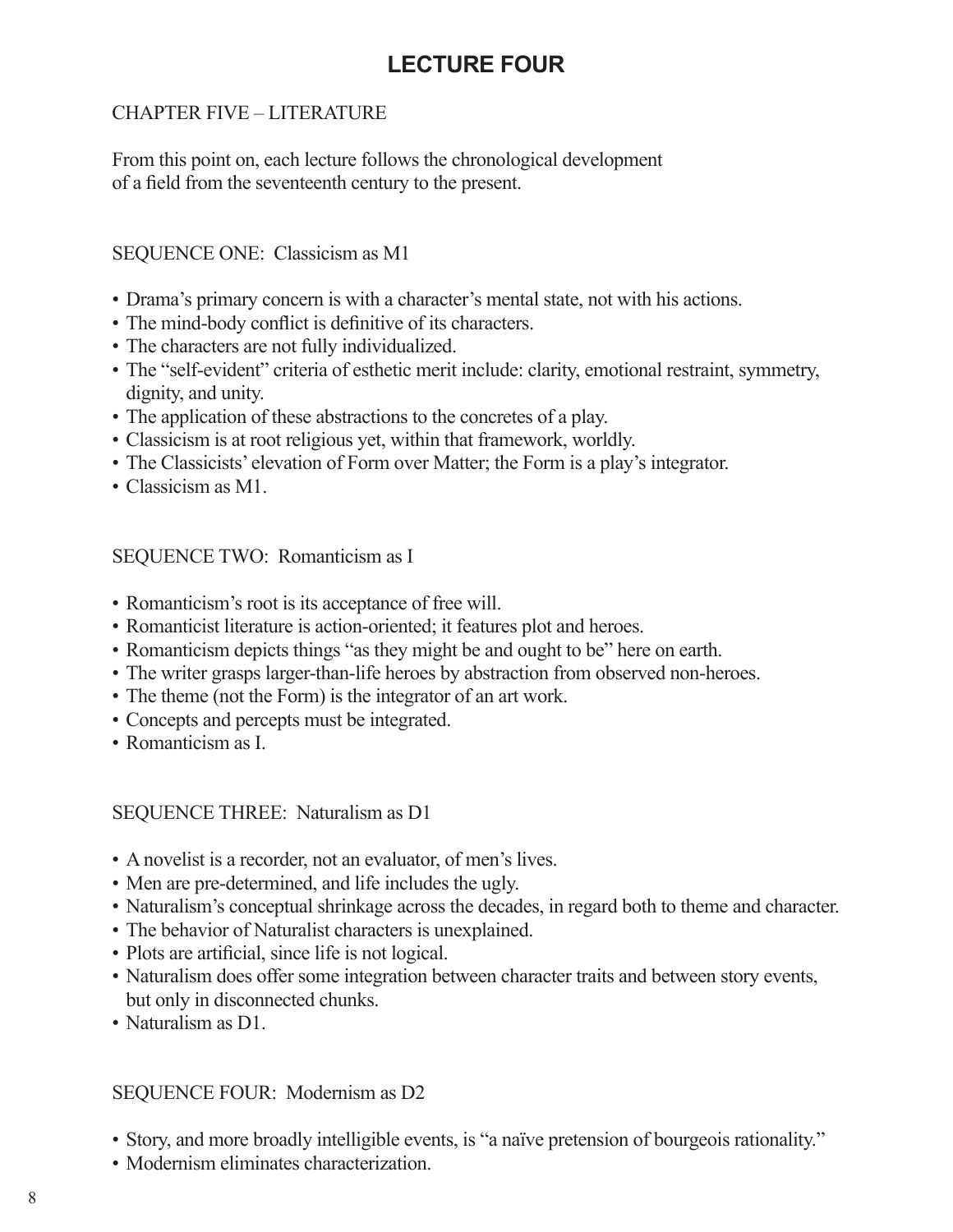- It campaigns against values.
- It rejects theme in favor of non-objective symbolism.
- The Modernists' use of language.
- Modernism is nihilism in art.
- Modernism as D2.

SEQUENCE FIVE: Socialist Realism as M2

- Literature is a didactic social tool.
- Its stories depict the class struggle and the ultimate triumph of the Communists.
- Socialist Realists are guided by higher laws of history whose truth they know independent of observation; what is happening in reality is not what we see, but what we deduce must be happening.
- Characterization is the presentation of the collective; the individual, when he appears, is virtually characterless.
- In Socialist Realist literature, the theme is the art work.
- Socialist Realism as M2.

CHAPTER SIX – DIM IN PHYSICS (omitted from this course)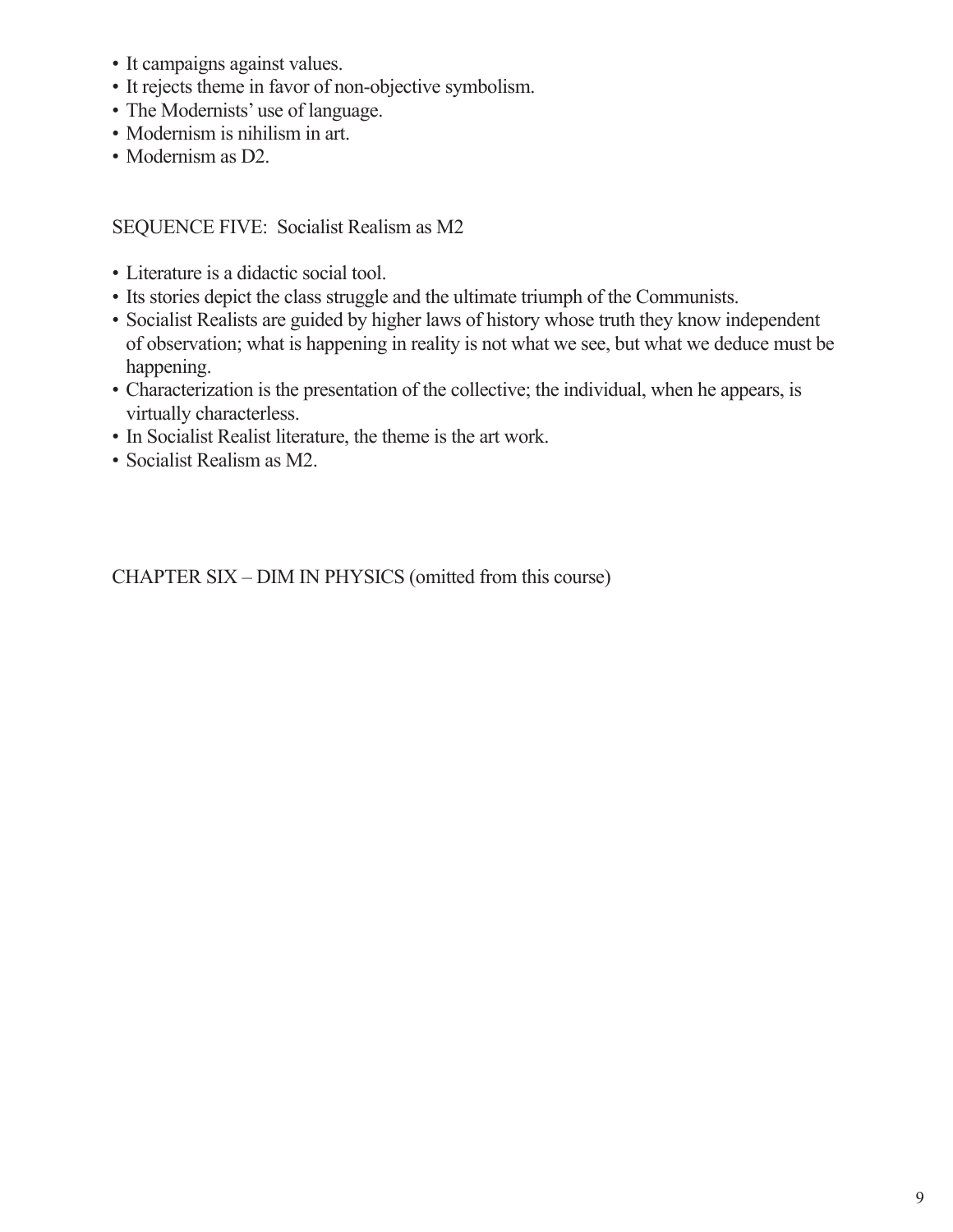### LECTURE FIVE

### CHAPTER SEVEN – EDUCATION

### SEQUENCE ONE: Classical Education as M1

- Education is the study and mastery of Greco-Roman civilization.
- Education should give priority to the traditional over the modern, the profound over the worldly, the spiritual over the materialistic.
- The necessity of "sharpening" the student's mind and his ability to reason.
- This requires a logically structured curriculum, beginning with the Trivium.
- The primacy of Latin, including its grammar, and then of text over worldly observation; i.e., of abstractions over experience.
- A teacher should present objective philosophical principles, often (though not always) in the form of religious dogma to be accepted on faith.
- The Christian piety of Classical educators.
- Abstractions are the necessary means of access to the world of the pagans, which these educators regard as fully real.
- Classical Education as M1.

SEQUENCE TWO: Progressive Education as D2

- Progressive Education, based on the philosophy of pragmatism, regards action as prior to thought; learning by doing.
- Schools must scrap the elements of intellectualism, such as texts, lecturing, lesson plans, exams, and the traditional division of subject matter (history, geometry, etc.).
- Teachers are not cognitive authorities, but sometimes helpful guides.
- The child must develop "self-expression" and "social spirit."
- Dewey's concept of a "group" vs. Marx's.
- The Progressive classroom, which requires feeling-dictated "doings," is anti-conceptual.
- Progressive educators are avowedly unconcerned with teaching or learning.
- Progressive Education as D2.

SEQUENCE THREE: Pluralist Education as D1

- Education serves not one, but a variety of purposes requiring a variety of courses, mostly disconnected from one another.
- Teaching traditional subjects is one, but not the most important, goal of education.
- When it does teach such subjects, the presentation is to be concrete-bound and perceptuallevel.
- The leftist propaganda in the schools is irrelevant to their mode of integration.
- Pluralism vs. Progressivism in regard to generalizations.
- Pluralist Education as D1.

SEQUENCE FOUR: Totalitarian Education as M2

• Totalitarian Education (illustrated by Soviet Russia) pursues a single fundamental goal: to turn out the ideal Communist.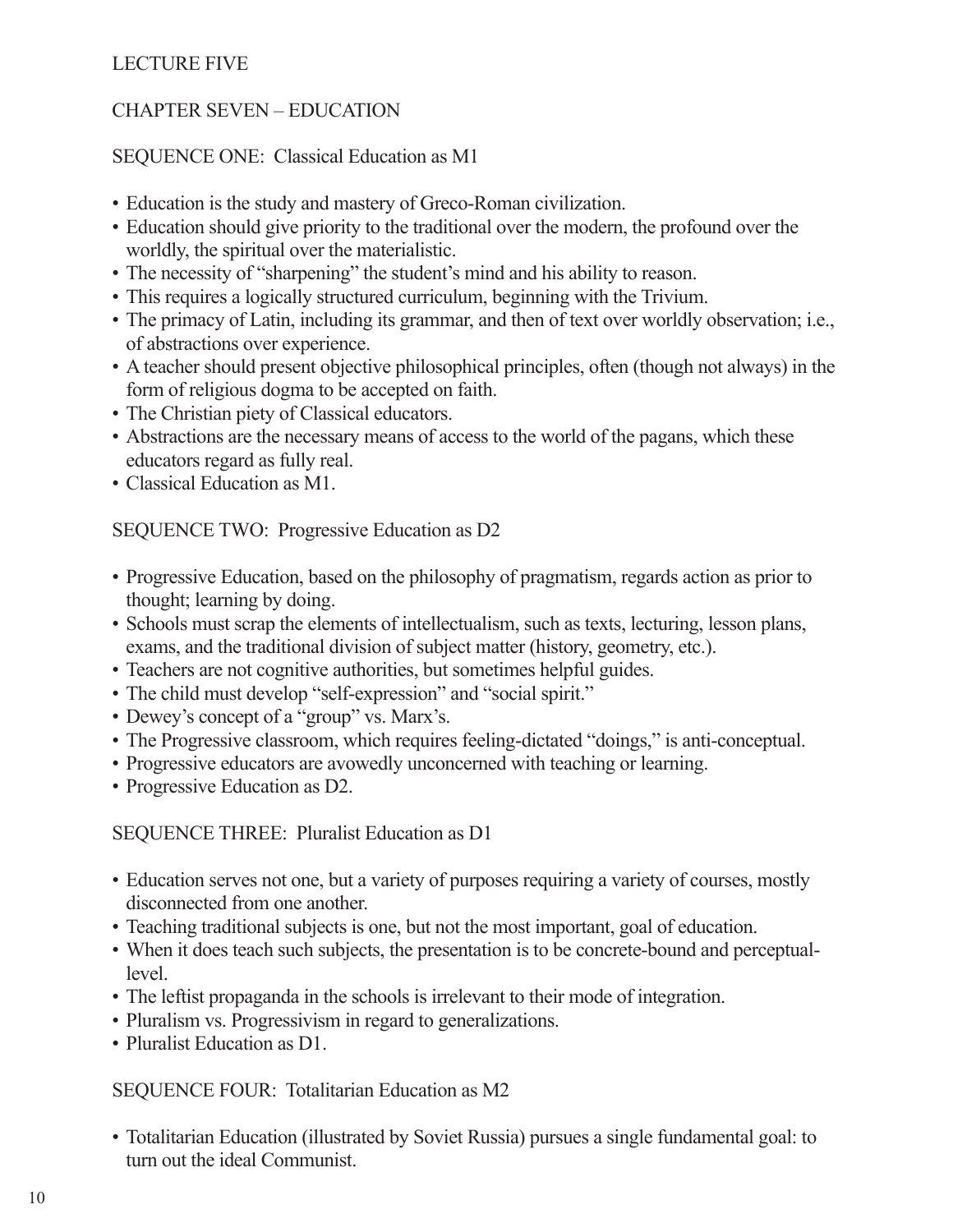- All subjects must be taught within the correct ideological framework.
- So-called "objective facts" claimed to contradict this ideology are bourgeois inventions. Ideological concepts are independent of percepts.
- The effect of this education on the mind of the child.
- Floating abstractions are essential to the elimination of intellectual independence.
- Totalitarian Education as M2.

SEQUENCE FIVE: Conceptual Education as I

- This is my name for the Objectivist approach (which does not yet exist as a cultural movement); it advocates teaching the child only one cognitive skill: how to become a conceptual-level thinker—as the means to successful life in this world.
- The curriculum includes only the three Rs along with science, mathematics, history, and literature.
- The curriculum omits college-level material such as philosophy, but does offer the child concrete data relevant to the latter.
- The teacher is a lecturer, not a moderator.
- All subjects are taught hierarchically.
- To the extent possible, the teacher must relate each point within a subject to others already covered, whether in the teacher's own field or those of his colleagues.
- The teacher does not lecture on the correct method of using concepts; he does not teach epistemology; he exemplifies the right one.
- Conceptual Education as I.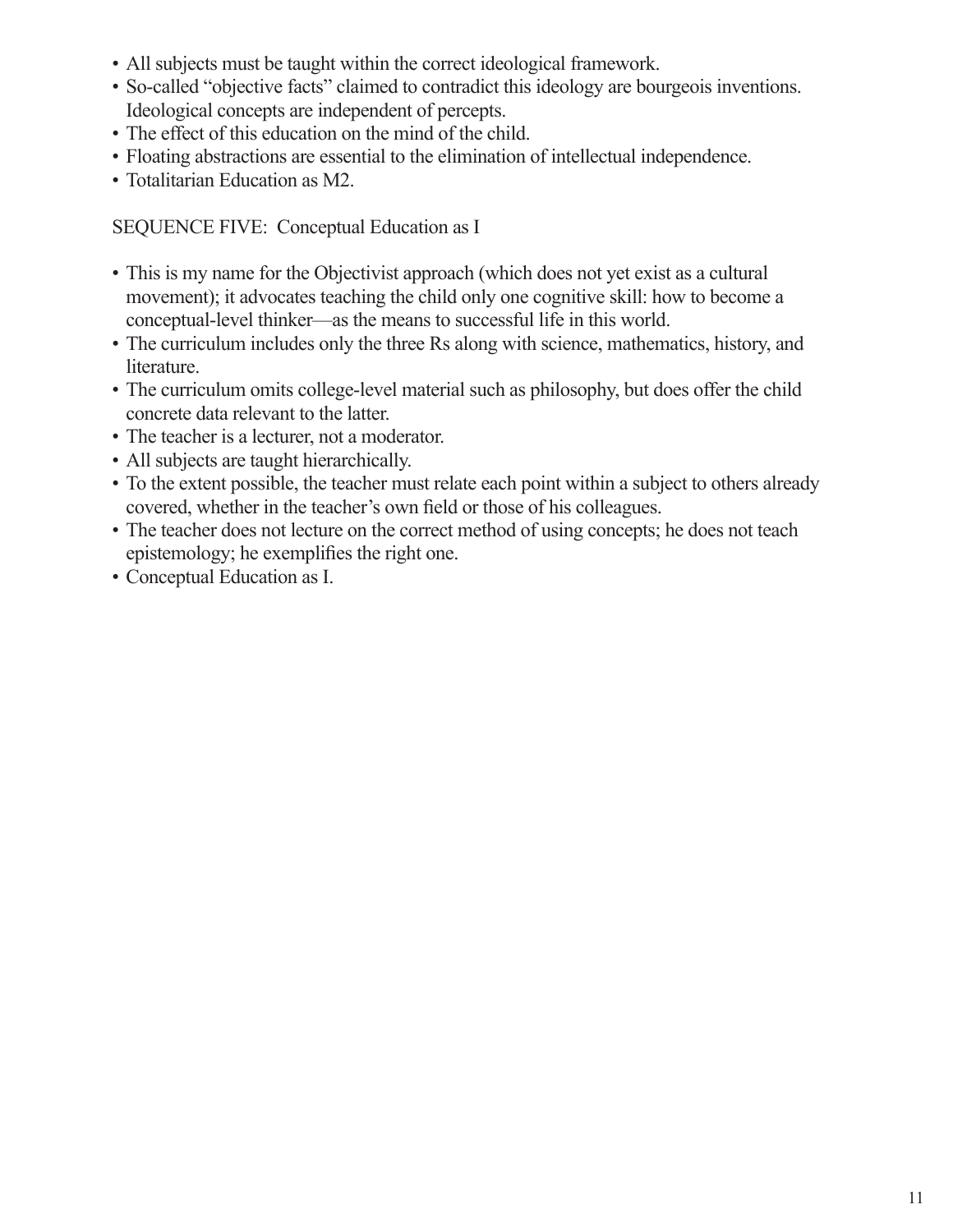# **LECTURE SIX**

# CHAPTER EIGHT – POLITICS

### SEQUENCE ONE: Absolute Monarchy as  $M_1$

- The Absolute monarch of a nation is its supreme political authority, with unlimited power.
- The divine right of kings, and its Biblical defense.
- The defenders of Absolute Monarchy are rationalists.
- The king is God's secular agent.
- Despite rationalism, the citizens may legitimately criticize the king if, in their experience, his behavior is incompatible with Scripture.
- Absolute Monarchy as  $M_1$ .

### SEQUENCE TWO: Capitalism as I

- Capitalism is based on man's individual rights, with government as no more than their protector.
- The secularism of the Founding Fathers.
- The Enlightenment's Aristotelianism; its rejection of rationalism.
- Capitalism as I.

SEQUENCE THREE: Political Pluralism as  $D_1$ 

- Political Pluralism (e.g., the mixed economy) holds that government serves many goals, largely independent of one another.
- Inalienable rights are "metaphysical," and therefore an invalid idea.
- Ideology is "extremism"; each case must be judged on its own terms, not by reference to abstract principles.
- Pluralism allows lower-level generalizations.
- Arbitrary social desires are the basis of politics.
- Political Pluralism as  $D_1$ .

### SEQUENCE FOUR: Totalitarianism as  $M_2$

- Government must be unlimited (and uncriticizable), both in theory and in practice.
- The primacy (for Communism) of the economic class.
- Marx on economic determinism and the class struggle.
- Marx on the dialectic process.
- The dictatorship of the proletariat necessitates the emergence of the Communist Party.
- The withering away of the State.
- Marxism's rationalism and idealism.
- Totalitarianism as  $M_2$ .